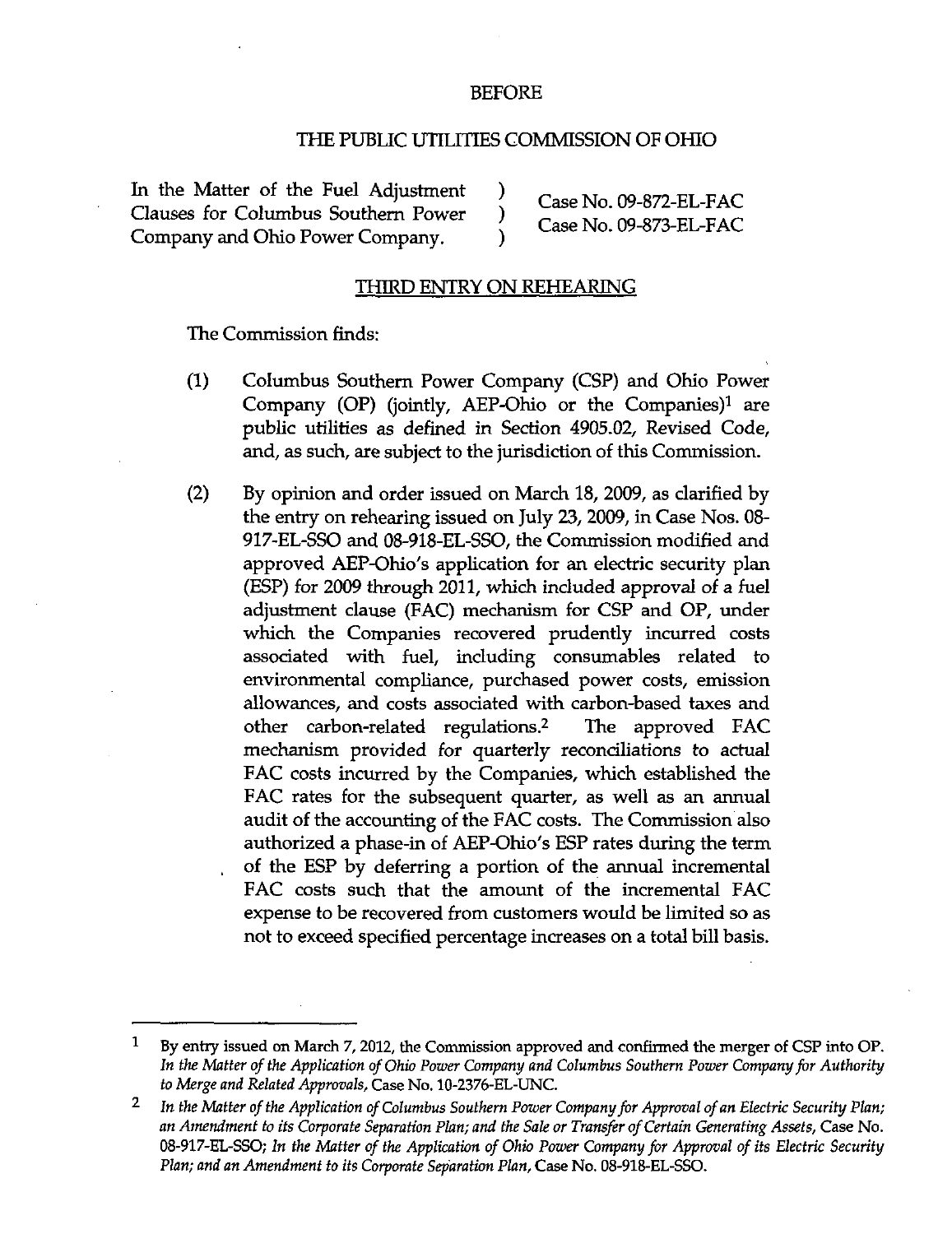- (3) On May 14,2010, Energy Ventures Analysis, Inc. (EVA) filed, in the present cases, a management/performance (m/p) and financial audit report in response to its annual audit of AEP-Ohio's FAC mechanism for 2009 (audit report).
- (4) On January 23, 2012, the Commission issued its opinion and order regarding the armual audit of AEP-Ohio's FAC mechanism for 2009 (FAC order). With respect to the financial audit recommendations contained in the audit report, the Commission adopted financial audit recommendations 1 through 5, as well as 6a through 6i, with the exclusion of 6b. The Commission also adopted m/p audit recommendations 2 through 6, as contained in the audit report.

In  $m/p$  audit recommendation 1, EVA recommended that the Commission consider whether any proceeds from a settlement agreement that American Electric Power Service Corporation had executed with a coal supplier in 2007 (settlement agreement) should be credited against OP's FAC under-recovery for 2009. The settlement agreement was effectively a buy-out of the confract with the coal supplier after 2008. Pursuant to the terms of the settlement agreement, OP received a lump sum payment (made in three equal payments) and coal reserve in West Virginia. In the FAC order, the Commission determined that all of the realized value from the settlement agreement should be credited against OP's FAC under-recovery for 2009. The Commission specified that the portion of the \$30 million lump sum payment not already credited to the ratepayers of OP, as well as the \$41 million value of the West Virginia coal reserve booked when the settlement agreement was executed, should be credited against the FAC under-recovery. Additionally, because the present value of the West Virginia coal reserve is unknown and the permitting process is expected to enhance its value, the Commission indicated that a request for proposal would be issued by subsequent entry to hire an auditor to examine the value of the West Virginia coal reserve. The Commission noted that the auditor would be expected to make a recommendation as to whether the increased value of the West Virginia coal reserve, if any, above the \$41 million already required to be credited against OP's FAC under-recovery should accrue to ratepayers.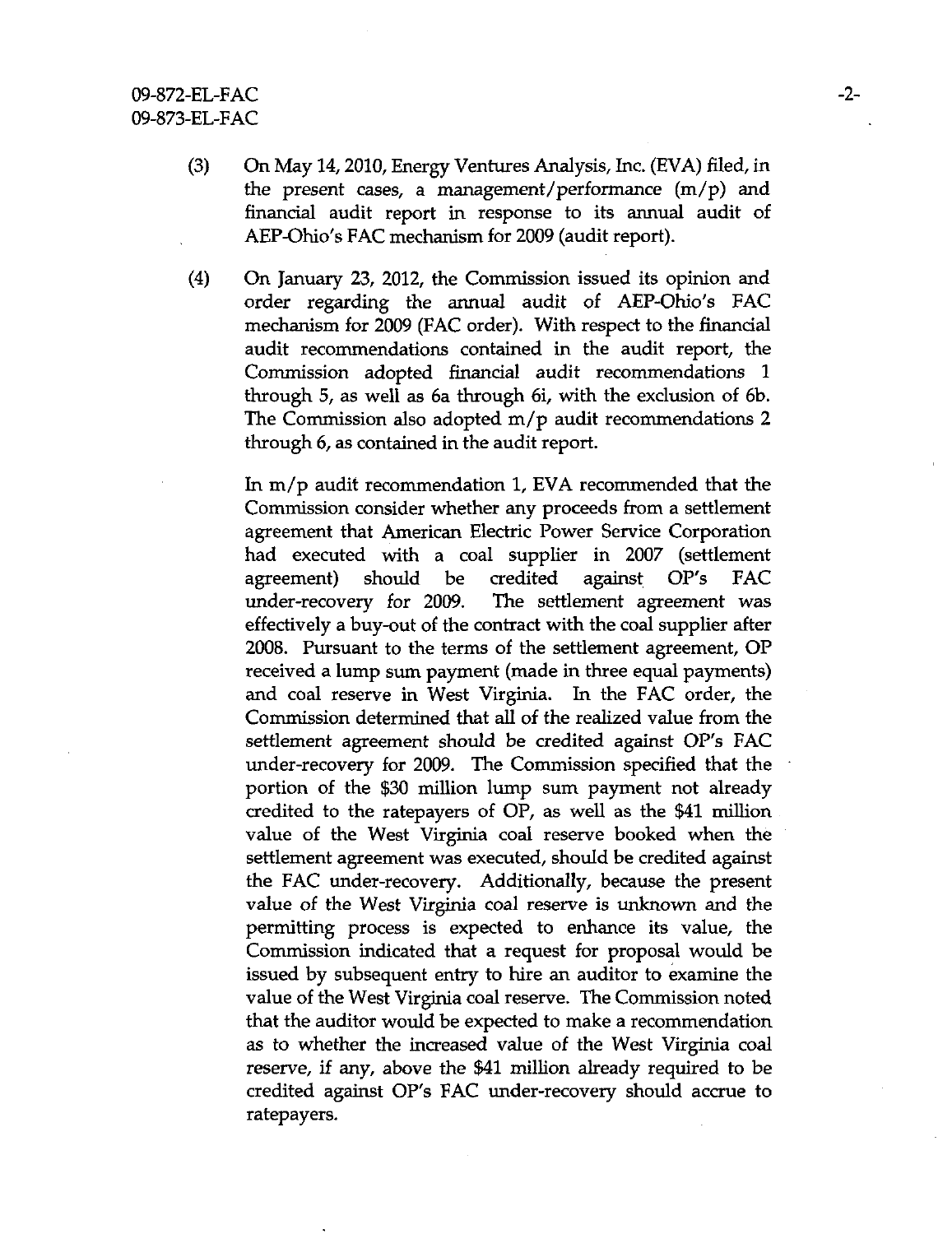Finally, the Commission determined that the delivery shortfall agreement and the confract support agreement would not be further examined as part of the current audit. The Commission noted, however, that these agreements may be examined in a future audit, given that their impact on AEP-Ohio's fuel costs, if any, appeared to occur in time periods outside of the current audit.

- (5) Section 4903.10, Revised Code, states that any party who has entered an appearance in a Commission proceeding may apply for a rehearing with respect to any matters determined therein by filing an application within 30 days after the entry of the order upon the Commission's journal.
- (6) On February 22, 2012, applications for rehearing of the FAC order were filed by AEP-Ohio, Industrial Energy Users-Ohio (lEU-Ohio), and the Ohio Consumers' Counsel (OCC).
- (7) On March 2, 2012, AEP-Ohio filed a memorandum contra the applications for rehearing of the FAC order filed by lEU-Ohio and OCC. On March 5, 2012, lEU-Ohio and OCC filed memoranda contra AEP-Ohio's application for rehearing of the FAC order.
- (8) By entry on rehearing issued on March 21, 2012, the Commission granted the applications for rehearing of the FAC order to allow further consideration of the matters specified in the applications.
- (9) On April 11, 2012, the Commission issued an entry on rehearing granting, in part, and denyirig, in part, the applications for rehearing filed by AEP-Ohio, lEU-Ohio, and OCC, as discussed in the entry (FAC entry on rehearing).
- (10) On May 11,2012, lEU-Ohio filed an application for rehearing of the FAC entry on rehearing.
- (11) On May 21, 2012, AEP-Ohio filed a memorandum confra lEU-Ohio's application for rehearing.
- (12) The Commission believes that sufficient reason has been set forth by lEU-Ohio to warrant further consideration of the matters specified in its application for rehearing. Accordingly, the application for rehearing filed by lEU-Ohio should be granted.